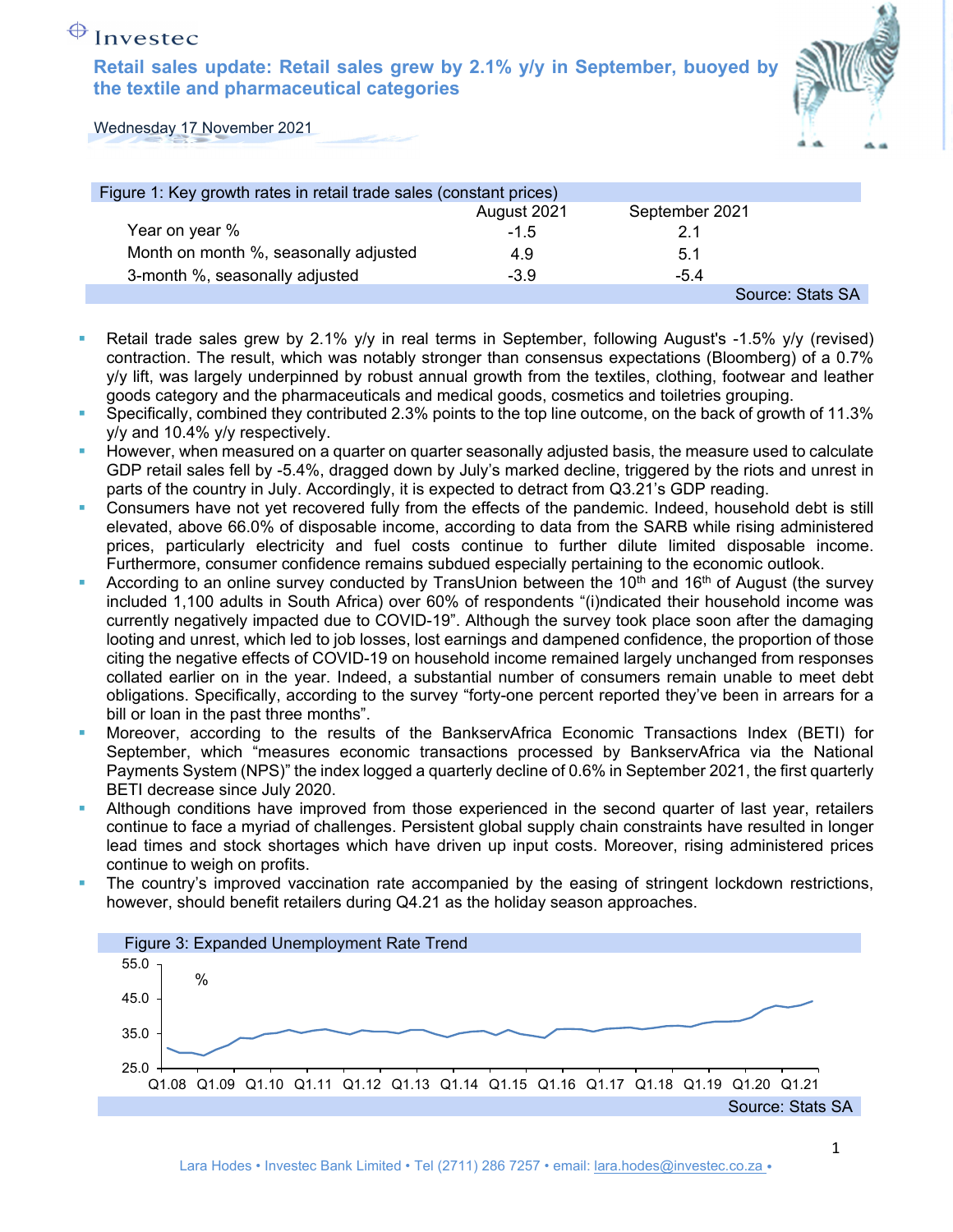**Retail sales update: Retail sales grew by 2.1% y/y in September, buoyed by the textile and pharmaceutical categories** 



Wednesday 17 November 2021

Important Disclaimer – please read

For the purposes of this disclaimer, Investec shall include Investec Bank Limited, its ultimate holding company, a subsidiary (or a subsidiary of a subsidiary) of that entity, a holding company of that entity or any other subsidiary of that holding company, and any affiliated entity of any such entities. "Investec Affiliates" shall mean any directors, officers, representatives, employees, advisers or agents of any part of Investec.

The information and materials presented in this report are provided to you solely for general information and should not be considered as an offer or solicitation of an offer to sell, buy or subscribe to any securities or any derivative instrument or any other rights pertaining thereto.

The information in this report has been compiled from sources believed to be reliable, but neither Investec nor any Investec Affiliates accept liability for any loss arising from the use hereof or makes any representations as to its accuracy and completeness. Any opinions, forecasts or estimates herein constitute a judgement as at the date of this report. There can be no assurance that future results or events will be consistent with any such opinions, forecasts or estimates. Past performance should not be taken as an indication or guarantee of future performance, and no representation or warranty, express or implied is made regarding future performance. The information in this report and the report itself is subject to change without notice. This report as well as any other related documents or information may be incomplete, condensed and/or may not contain all material information concerning the subject of the report; its accuracy cannot be guaranteed. There is no obligation of any kind on Investec or any Investec Affiliates to update this report or any of the information, opinions, forecasts or estimates contained herein.

Investec (or its directors, officers or employees) may, to the extent permitted by law, own or have a position or interest in the financial instruments or services referred to herein, and may add to or dispose of any such position or may make a market or act as a principal in any transaction in such financial instruments. Investec (or its directors, officers or employees) may, to the extent permitted by law, act upon or use the information or opinions presented herein, or research or analysis on which they are based prior to the material being published. Investec may have issued other reports that are inconsistent with, and reach different conclusions from, the information presented in this report. Those reports reflect the different assumptions, views and analytical methods of the analysts who prepared them. The value of any securities or financial instruments mentioned in this report can fall as well as rise. Foreign currency denominated securities and financial instruments are subject to fluctuations in exchange rates that may have a positive or adverse effect on the value, price or income of such securities or financial instruments. Certain transactions, including those involving futures, options and other derivative instruments, can give rise to substantial risk and are not suitable for all investors.

This report does not contain advice, except as defined by the Corporations Act 2001 (Australia). Specifically, it does not take into account the objectives, financial situation or needs of any particular person. Investors should not do anything or forebear to do anything on the basis of this report. Before entering into any arrangement or transaction, investors must consider whether it is appropriate to do so based on their personal objectives, financial situation and needs and seek financial advice where needed.

No representation or warranty, express or implied, is or will be made in relation to, and no responsibility or liability is or will be accepted by Investec or any Investec Affiliates as to, or in relation to, the accuracy, reliability, or completeness of the contents of this report and each entity within Investec (for itself and on behalf of all Investec Affiliates) hereby expressly disclaims any and all responsibility or liability for the accuracy, reliability and completeness of such information or this research report generally.

The securities or financial instruments described herein may not have been registered under the US Securities Act of 1933, and may not be offered or sold in the United States of America or to US persons unless they have been registered under such Act, or except in compliance with an exemption from the registration requirements of such Act. US entities that are interested in trading securities listed in this report should contact a US registered broker dealer.

For readers of this report in South Africa: this report is produced by Investec Bank Limited, an authorised financial services provider and a member of the JSE Limited.

For readers of this report in United Kingdom and Europe: this report is produced by Investec Bank Plc ("IBP") and was prepared by the analyst named in this report. IBP is authorised by the Prudential Regulation Authority and regulated by the Financial Conduct Authority and the Prudential Regulation Authority and is a member of the London Stock Exchange. This report is not intended for retail clients and may only be issued to professional clients and eligible counterparties, and investment professionals as described in S19 of the Financial Services and Markets Act 2000 (Financial Promotions) Order 2005.

For readers of this report in Ireland: this report is produced by Investec Bank plc (Irish Branch) and was prepared by the analyst named in this report. Investec Bank plc (Irish Branch) is authorised by the Prudential Regulation Authority in the United Kingdom and is regulated by the Central Bank of Ireland for conduct of business rules.

For readers of this report in Australia: this report is issued by Investec Australia Limited, holder of Australian Financial Services License No. 342737 only to 'Wholesale Clients' as defined by S761G of the Corporations Act 2001.

For readers of this report in Hong Kong: this report is distributed in Hong Kong by Investec Capital Asia Limited, a Securities and Futures Commission licensed corporation (Central Entity Number AFT069) and is intended for distribution to professional investors (as defined in the